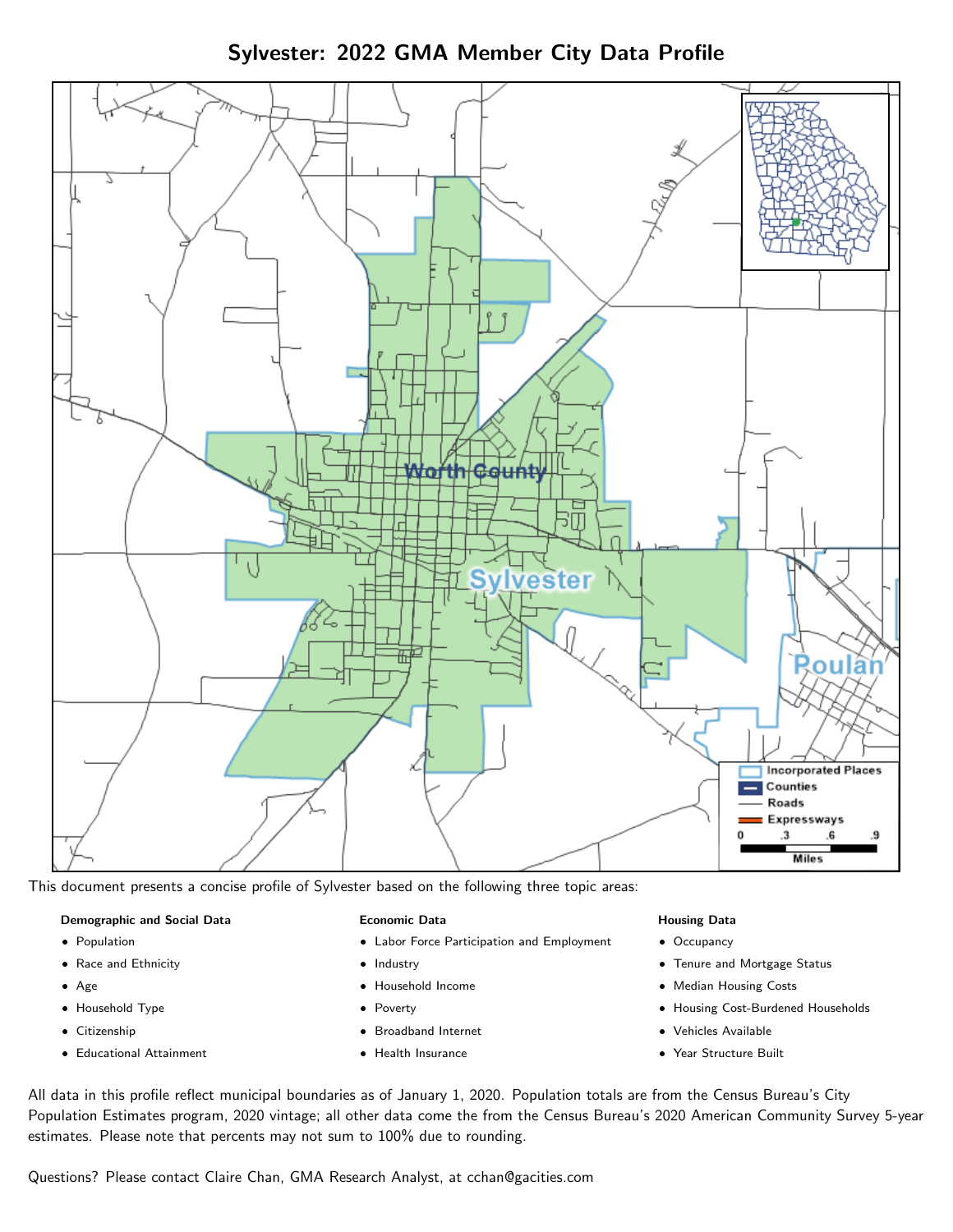# Sylvester: Demographic and Social





**Citizenship** 



Race and Ethnicity



Source: U.S. Census Bureau, City Population Estimates, 2020 vintage Source: American Community Survey, 2020 5-year estimates, table B03002

#### Household Type



Source: American Community Survey, 2020 5-year estimates, table B01001 Source: American Community Survey, 2020 5-year estimates, table B11001

#### Educational Attainment



Source: American Community Survey, 2020 5-year estimates, table B05002 Source: American Community Survey, 2020 5-year estimates, table B15002

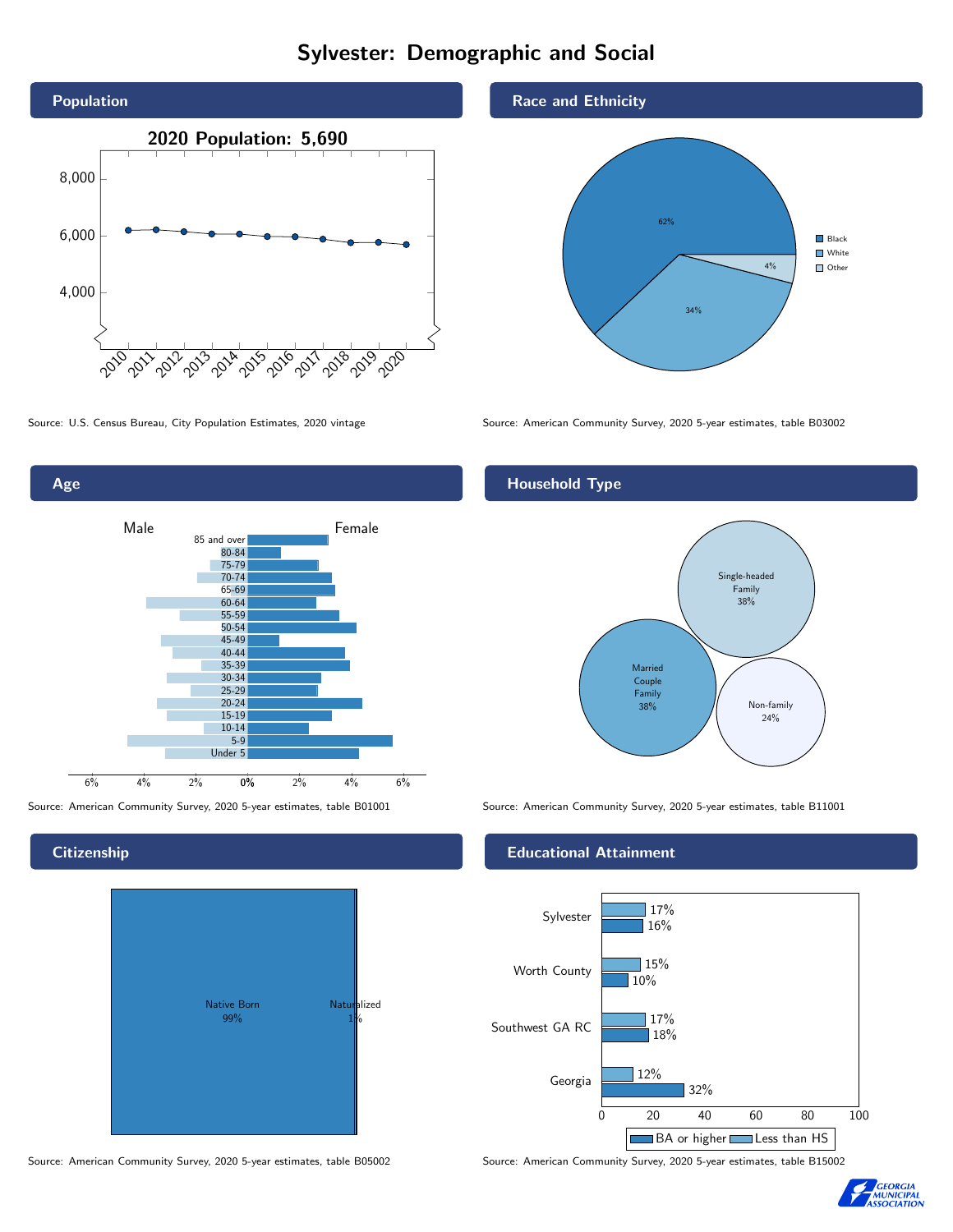## Sylvester: Economic



Source: American Community Survey, 2020 5-year estimates, table B23001 Note: Unemployment rate is based upon the civilian labor force.

#### **Industry**

| Agriculture, forestry, fishing and hunting, and mining      | $4\%$ |
|-------------------------------------------------------------|-------|
| Construction                                                | 4%    |
| Manufacturing                                               | 9%    |
| <b>Wholesale Trade</b>                                      | 3%    |
| Retail Trade                                                | 13%   |
| Transportation and warehousing, and utilities               | 8%    |
| Information                                                 | $0\%$ |
| Finance and insurance, real estate, rental, leasing         | 5%    |
| Professional, scientific, mgt, administrative, waste mgt    | 5%    |
| Educational services, and health care and social assistance | 31%   |
| Arts, entertainment, recreation, accommodation, food        | 8%    |
| service                                                     |       |
| Other services, except public administration                | 6%    |
| Public administration                                       | 4%    |

Source: American Community Survey, 2020 5-year estimates, table C24030



Source: American Community Survey, 2020 5-year estimates, tables B19013 and B19025 Source: American Community Survey, 2020 5-year estimates, table B17010

Broadband Internet No 29% Yes 71%

#### Health Insurance



Source: American Community Survey, 2020 5-year estimates, table B28002 Source: American Community Survey, 2020 5-year estimates, table B18135



#### Poverty